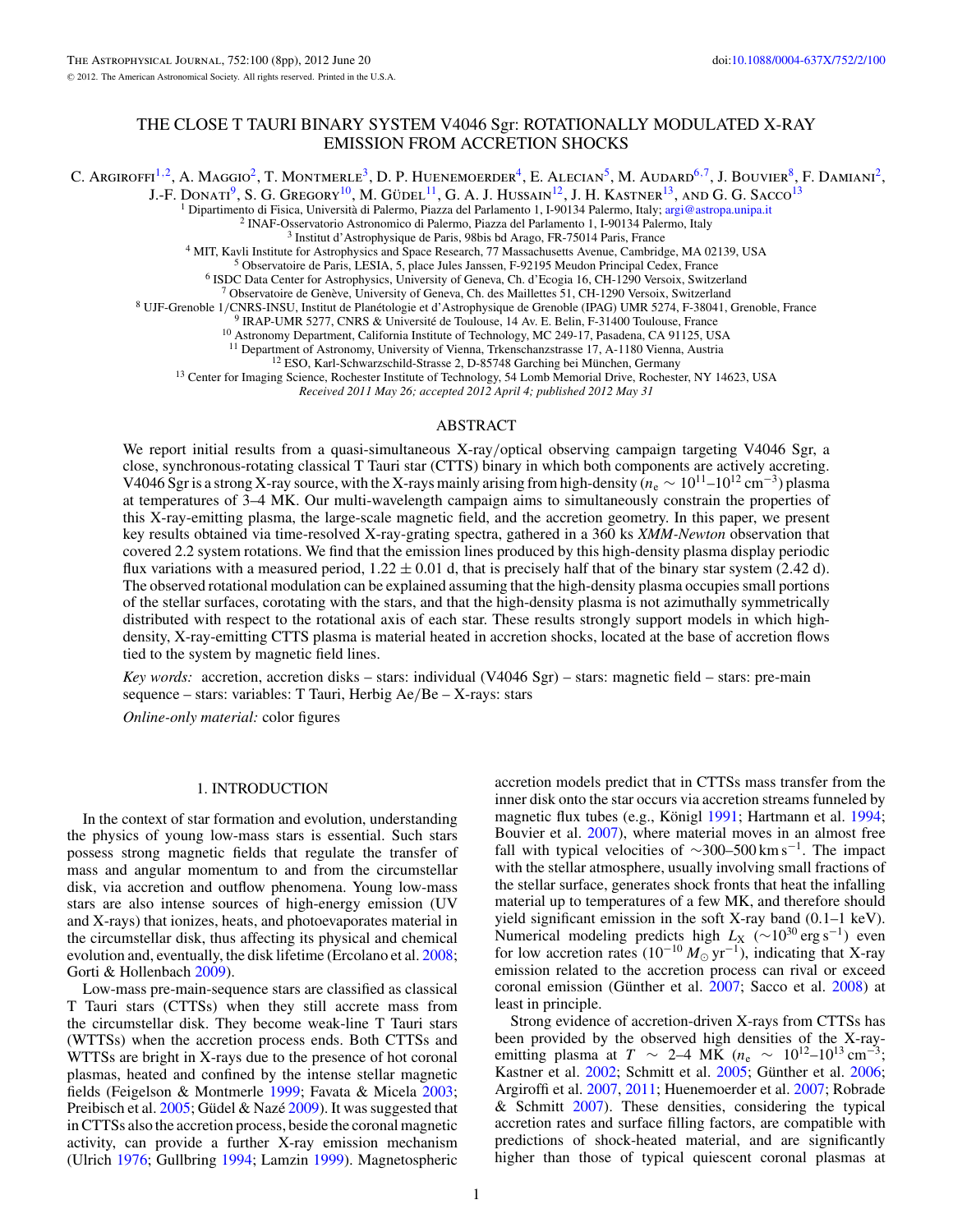temperatures of a few MK ( $n_e \leqslant 10^{10} \text{ cm}^{-3}$ ; Ness et al. [2004;](#page-7-0) Testa et al. [2004\)](#page-7-0). Moreover, Güdel & Telleschi ([2007\)](#page-6-0) observed a soft X-ray excess in CTTSs with respect to WTTSs, compatible with the scenario of a further plasma component at a few MK produced by accretion. However, other results are discrepant with predictions: the observed  $L_X$  of the high-density cool plasma component in CTTSs is lower than that predicted from the accretion rate by more than a factor of 10 (Argiroffi et al. [2009;](#page-6-0) Curran et al. [2011\)](#page-6-0), leaving the coronal component the major contributor to the X-ray emission in CTTSs; furthermore in the cool plasma of CTTSs the density increases for increasing temperature, at odds with predictions based on a single accretion stream (Brickhouse et al. [2010\)](#page-6-0). Because of these apparent discrepancies different scenarios were proposed, suggesting that the high-density cool plasma in CTTSs could be coronal plasma, confined into magnetic loops, that is somehow modified by the accretion process (Güdel et al. [2007;](#page-6-0) Brickhouse et al. [2010;](#page-6-0) Dupree et al. [2012\)](#page-6-0).

In addition to containing plasma at a few MK, the shock region is known to be associated with material at  $T \sim 10^4$  K or more, significantly hotter than the surrounding unperturbed photosphere, as a consequence of the energy locally deposited by the accretion process. This photospheric hot spot produces excess emission in the UV and optical bands, which is often rotationally modulated because of the very small filling factor of the accretion-shock region and because accretion streams are usually not symmetric with respect to the rotation axis (Bouvier et al. [1993;](#page-6-0) Herbst et al. [1994;](#page-7-0) Petrov et al. [2001\)](#page-7-0). Therefore, if the observed high-density X-ray-emitting plasma also originates in the accretion shock, then its X-ray emission might display rotational modulation. Specifically, plasma heated in the accretion shock, observed in the X-rays, could display periodic variations in density, emission measure, average temperature, absorption, and source optical depth, as a consequence of stellar rotation. First hints of accretion-driven X-rays that vary because of the stellar rotation were provided by Argiroffi et al. [\(2011\)](#page-6-0) for the star V2129 Oph.

Understanding the origin of this high-density plasma is important, both for constraining the total amount of X-rays emitted in CTTSs, and setting the energy balance of the accretion-shock region (Sacco et al. [2010\)](#page-7-0). Eventually, a definitive confirmation that this plasma component is material heated in the accretion shock would make its X-ray radiation an insightful tool to probe the physical properties (i.e., density and velocity) of the accretion stream, and to measure the chemical composition of the inner disk material (Drake et al. [2005\)](#page-6-0).

To search for such X-ray modulation effects, we planned and carried out X-ray monitoring of V4046 Sgr, a close binary CTTS system in which both components are actively accreting from a circumbinary disk (see Section 3).

In this work, we describe the first results from an *XMM-Newton* Large Program focused on V4046 Sgr, based on time-resolved high-resolution X-ray spectroscopy on timescales down to 1*/*10 of the system orbital period. To constrain the largescale magnetic field and the accretion geometry, we also carried out a coordinated multi-wavelength campaign involving photometry, spectroscopy, and spectropolarimetry of V4046 Sgr.

In Section 2, we summarize the project focused on V4046 Sgr, whose properties are described in Section 3. Details of the data processing and analysis are reported in Section [4.](#page-2-0) The observing results are presented in Section [5,](#page-2-0) and then discussed in Section [6.](#page-6-0)

### 2. THE V4046 Sgr PROJECT

The *XMM-Newton* observation of V4046 Sgr consists of a 360 ks exposure performed on 2009 September 15–19 (ObsIDs: 0604860201, 0604860301, and 0604860401). This observation is part of a quasi-simultaneous multi-wavelength campaign (optical photometry with REM*/*ROSS, 2009 September 1–30; optical spectroscopy with TNG*/*SARG, 2009 September 10–17; optical spectropolarimetry with CFHT*/*ESPADONS, 2009 September 2–8) aimed at studying simultaneously the properties of coronal plasmas, stellar magnetic field structure, photospheric spots (both cool spots and hot spots), and the accretion process.

Here, we present the results obtained with the *XMM-Newton/*Reflection Grating Spectrometers (RGS) specifically aimed at searching for rotational modulation in the accretion-driven X-rays. The results of the entire observing campaign are presented in a series of papers describing, among other results, the properties of the X-ray-emitting plasma (A. Maggio et al., in preparation), maps of the large-scale magnetic field structure and accretion geometry as inferred from optical spectropolarimetry (Donati et al. [2011;](#page-6-0) G. A. J. Hussain et al., in preparation; S. G. Gregory et al., in preparation), variations in the accretion process over a range of timescales (G. G. Sacco et al., in preparation), and detection and identification of a distant comoving WTTS system (Kastner et al. [2011\)](#page-7-0).

### 3. V4046 Sgr PROPERTIES

V4046 Sgr is a close CTTS binary system composed of two stars of solar-like mass (masses of 0.91 and 0.88  $M_{\odot}$ , radii of 1.12 and 1.04  $R_{\odot}$ ; Donati et al. [2011\)](#page-6-0), separated by 8.8  $R_{\odot}$ . The two components are synchronously rotating with a period of 2.42 d, in circularized orbits (Stempels & Gahm [2004\)](#page-7-0). V4046 Sgr is estimated to lie at a distance of 73 pc (Torres et al. [2008\)](#page-7-0) and it is viewed with an inclination of 35◦ (the angle between the rotation axis and the line of sight; Stempels & Gahm [2004;](#page-7-0) Kastner et al. [2008\)](#page-7-0), with the orbital axis of the binary likely aligned with the individual stellar rotation axes (Donati et al. [2011\)](#page-6-0). At an age of  $\sim$ 10–15 Myr (Torres et al. [2008;](#page-7-0) Donati et al. [2011\)](#page-6-0) and classified as a CTTS, V4046 Sgr is still surrounded by a dusty, molecule-rich circumbinary disk (Rodriguez et al. [2010\)](#page-7-0) from which both the components are actively accreting (Stempels & Gahm [2004\)](#page-7-0).

A previous *Chandra* observation (Günther et al. [2006\)](#page-7-0) showed that V4046 Sgr has a cool plasma component ( $T \approx 2-4$  MK) at high density ( $n_e \approx (0.3-1) \times 10^{12}$  cm<sup>-3</sup>), interpreted as material heated in the accretion shock.

At the time of the *XMM-Newton* observation, the spectroscopic optical monitoring demonstrated that both components were accreting with a constant rate of 5 × 10<sup>-10</sup>  $M_{\odot}$  yr<sup>-1</sup> (inferred from the analysis of the Ca ii IRT; Donati et al. [2011\)](#page-6-0). Both components displayed complex magnetic fields (average surface intensity of  $\sim$ 200 G; Donati et al. [2011\)](#page-6-0), significantly weaker than that of younger solar-like CTTSs (e.g., Donati et al. [2010\)](#page-6-0). These magnetic fields are not strong enough to disrupt local disks farther than 1 *R-* above the stellar surface; thus the formation of circumstellar disks around each component, distinct from the circumbinary disk, may be possible (de Val-Borro et al. [2011\)](#page-6-0). The accretion process, based on Ca ii IRT, did not show significant rotational modulation, suggesting that postshock material contributing to these lines is symmetrically distributed with respect to the stellar poles.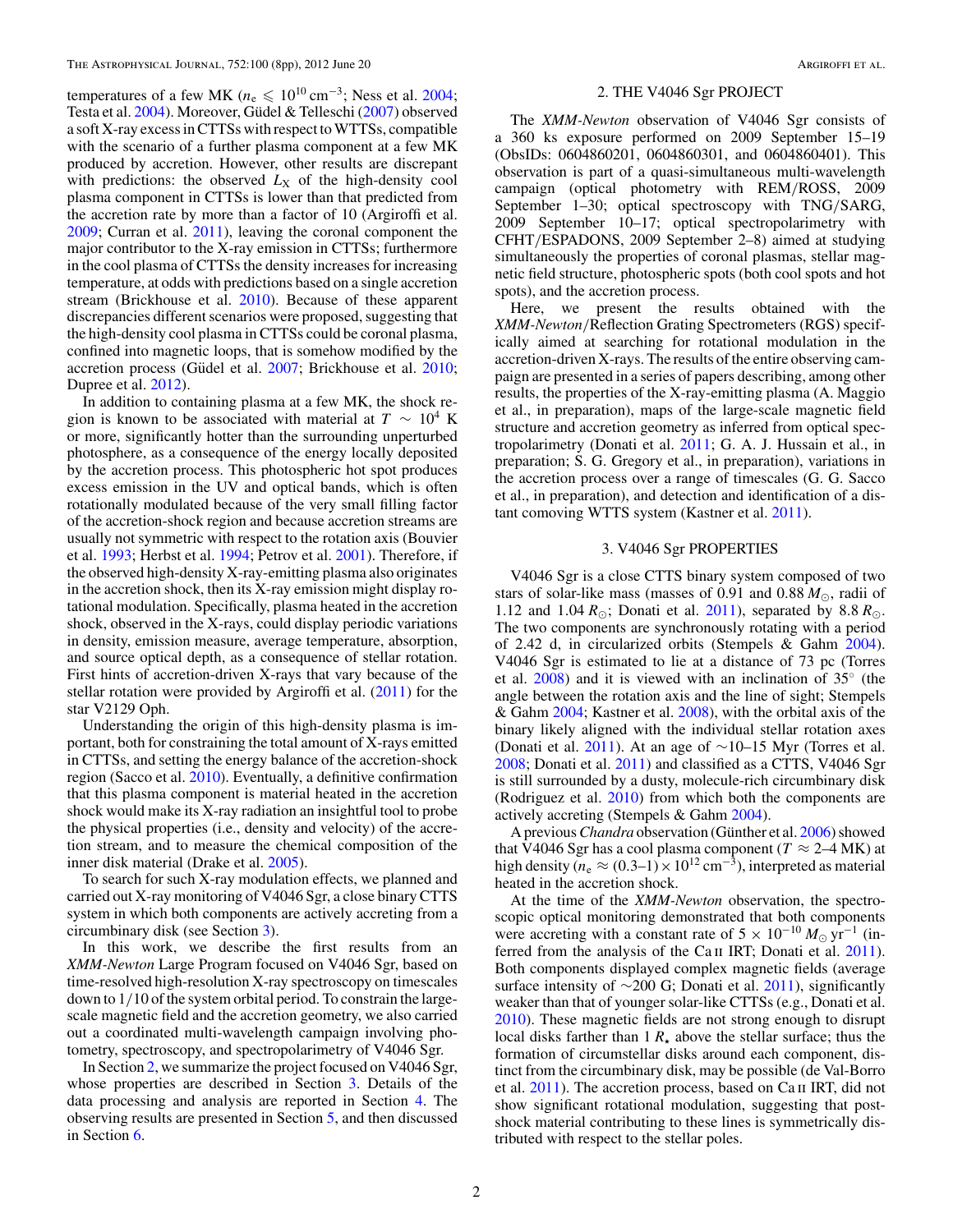**Table 1** Observed Line Fluxes at Different Time Intervals

<span id="page-2-0"></span>

|                        |       | Ne X              | Ne IX          | Ne IX          | Ne IX          | Fe xvII           | $O$ VIII          | $O$ VIII        | O <sub>VI</sub>   | $N$ VII          |
|------------------------|-------|-------------------|----------------|----------------|----------------|-------------------|-------------------|-----------------|-------------------|------------------|
|                        | Rot.  | $12.13 \text{ Å}$ | 13.45 Å        | 13.55 Å        | 13.70 Å        | $15.02 \text{ Å}$ | $16.01 \text{ Å}$ | 18.97 Å         | $21.60 \text{ Å}$ | 24.78 Å          |
|                        | Phase | 6.3 MK            | 4.0 MK         | 3.5 MK         | 4.0 MK         | 5.6 MK            | 3.2 MK            | 3.2 MK          | 2.0 MK            | 2.0 MK           |
| $F_{\text{int1/seg1}}$ | 0.67  | $34.0 \pm 5.2$    | $58.3 \pm 6.6$ | $21.1 \pm 5.2$ | $21.3 \pm 4.8$ | $14.9 \pm 3.2$    | $15.3 \pm 3.3$    | $90.6 \pm 8.9$  | $18.9 \pm 8.9$    | $67.6 \pm 9.4$   |
| $F_{\text{int2/seg1}}$ | 0.79  | $33.0 \pm 5.0$    | $76.0 \pm 7.0$ | $17.7 \pm 5.1$ | $16.8 \pm 4.3$ | $7.4 \pm 3.0$     | $12.8 \pm 3.7$    | $81.8 \pm 8.1$  | $17.0 \pm 9.3$    | $69.5 \pm 9.4$   |
| $F_{\text{int3/seg1}}$ | 0.91  | $31.7 \pm 4.7$    | $56.1 \pm 6.9$ | $34.3 \pm 6.2$ | $25.3 \pm 5.5$ | $14.0 \pm 3.2$    | $17.6 \pm 3.7$    | $101.0 \pm 9.1$ | $42.5 \pm 11.7$   | $89.9 \pm 11.0$  |
| $F_{\text{int4/seg1}}$ | 0.03  | $45.9 \pm 5.4$    | $65.7 \pm 6.9$ | $31.6 \pm 5.8$ | $24.9 \pm 4.9$ | $10.5 \pm 3.3$    | $9.8 \pm 3.3$     | $118.2 \pm 9.7$ | $48.3 \pm 11.0$   | $62.3 \pm 9.2$   |
| $F_{\text{int5/seg1}}$ | 0.15  | $40.9 \pm 6.6$    | $59.8 \pm 8.3$ | $22.0 \pm 6.8$ | $27.1 \pm 6.3$ | $11.6 \pm 3.6$    | $22.3 \pm 5.0$    | $52.4 \pm 8.9$  | $30.6 \pm 12.7$   | $52.3 \pm 10.8$  |
| $F_{\text{int1/seg2}}$ | 0.50  | $40.2 \pm 5.2$    | $71.0 \pm 7.4$ | $33.8 \pm 6.1$ | $37.3 \pm 5.6$ | $14.5 \pm 3.4$    | $10.9 \pm 3.7$    | $95.6 \pm 8.4$  | $33.2 \pm 11.8$   | $119.1 \pm 10.7$ |
| $F_{\text{int2/seg2}}$ | 0.62  | $54.3 \pm 5.5$    | $37.7 \pm 6.1$ | $30.3 \pm 5.7$ | $35.9 \pm 5.3$ | $16.9 \pm 3.6$    | $13.1 \pm 3.7$    | $92.0 \pm 8.5$  | $31.2 \pm 10.1$   | $64.3 \pm 9.3$   |
| $F_{\text{int3/seg2}}$ | 0.73  | $45.6 \pm 5.5$    | $43.1 \pm 6.3$ | $45.4 \pm 6.2$ | $20.2 \pm 4.9$ | $18.5 \pm 3.7$    | $20.4 \pm 4.0$    | $101.9 \pm 8.4$ | $19.0 \pm 7.2$    | $72.5 \pm 9.5$   |
| $F_{\text{int4/seg2}}$ | 0.85  | $42.5 \pm 5.2$    | $55.4 \pm 6.6$ | $31.7 \pm 6.0$ | $29.5 \pm 5.3$ | $17.4 \pm 3.4$    | $10.6 \pm 3.4$    | $112.6 \pm 9.4$ | $42.6 \pm 9.6$    | $77.0 \pm 10.4$  |
| $F_{\text{int5/seg2}}$ | 0.97  | $42.6 \pm 5.7$    | $75.1 \pm 8.2$ | $60.8 \pm 7.5$ | $39.7 \pm 6.1$ | $5.2 \pm 2.8$     | $18.8 \pm 3.7$    | $121.3 \pm 9.6$ | $24.1 \pm 9.7$    | $107.4 \pm 11.6$ |
| $F_{\text{int1/seg3}}$ | 0.32  | $61.6 \pm 6.0$    | $46.3 \pm 6.0$ | $26.6 \pm 5.4$ | $20.7 \pm 4.6$ | $5.8 \pm 3.4$     | $9.7 \pm 3.7$     | $135.8 \pm 9.8$ | $35.0 \pm 9.1$    | $69.4 \pm 10.0$  |
| $F_{\text{int2/seg3}}$ | 0.44  | $48.3 \pm 5.6$    | $68.5 \pm 7.2$ | $41.3 \pm 6.2$ | $32.5 \pm 5.1$ | $14.7 \pm 3.7$    | $12.8 \pm 3.7$    | $98.3 \pm 8.7$  | $53.3 \pm 12.3$   | $76.7 \pm 10.0$  |
| $F_{\text{int3/seg3}}$ | 0.56  | $43.3 \pm 5.3$    | $66.6 \pm 7.1$ | $20.4 \pm 5.3$ | $35.9 \pm 5.1$ | $15.1 \pm 3.4$    | $16.6 \pm 3.9$    | $112.0 \pm 9.1$ | $39.9 \pm 10.4$   | $94.6 \pm 10.9$  |
| $F_{\text{int4/seg3}}$ | 0.68  | $23.7 \pm 4.3$    | $36.9 \pm 5.9$ | $9.9 \pm 4.3$  | $30.7 \pm 5.1$ | $4.7 \pm 3.0$     | $11.9 \pm 3.1$    | $69.6 \pm 7.7$  | $24.9 \pm 9.9$    | $43.4 \pm 7.8$   |
| $F_{\text{int5/seg3}}$ | 0.79  | $39.1 \pm 5.8$    | $41.9 \pm 6.4$ | $21.4 \pm 6.1$ | $20.7 \pm 4.9$ | $13.8 \pm 3.5$    | $13.7 \pm 3.7$    | $75.0 \pm 8.9$  | $26.0 \pm 11.9$   | $56.4 \pm 10.0$  |
|                        |       |                   |                |                |                |                   |                   |                 |                   |                  |

Notes. For each line, the table head reports: ion, wavelength, and maximum formation temperature.  $F_{\text{int}i/seg}$  refers to the line fluxes measured in the *i*th interval of the *j*th observing segment. For each time interval, the listed phase corresponds to the central time of the bin. Line fluxes are in 10<sup>−6</sup> photons s<sup>−1</sup> cm<sup>−2</sup>. Errors correspond to 1*σ*.

The optical monitoring campaign confirmed the orbital*/*rotational period (2*.*42 d), and determined the conjunction and quadrature epochs at the time of the *XMM-Newton* observation.<sup>14</sup> In this work, we adopt the phase reference defined in Stempels & Gahm [\(2004,](#page-7-0) HJD = 2446998*.*335 + 2*.*4213459 *E*, with phase 0*.*0 indicating the quadrature with primary receding). However, our optical monitoring revealed a phase shift of 0.069 with respect to that ephemeris, with quadratures occurring at phases 0.93 and 0.43, and conjunctions at phases 0.18 and 0.68 (Donati et al. [2011\)](#page-6-0).

### 4. OBSERVATIONS

The *XMM-Newton* observation of V4046 Sgr, composed of three observing segments of ∼120 ks each separated by gaps of ∼50 ks, covered 2.2 system rotations. X-ray-emitting material heated in the accretion shock is expected to have temperatures of a few MK at most. Therefore, to search for X-ray variability possibly produced in the accretion shock we analyzed the *XMM-Newton/*RGS spectra that contain emission lines that specially probe the coolest plasma components.

The RGS spectrograph, composed of two nominally identical gratings (RGS1 and RGS2), covers the  $\sim$ 2–38 Å wavelength range. The first-order spectrum, embracing the 4–38 Å band, has a resolution FWHM of 0.06 Å, while the second-order spectrum provides a resolution FWHM of 0.03 Å in the  $\sim$ 2–19 Å range. We extracted RGS spectra using the standard RGSPROC task. Data were filtered discarding time segments affected by high background count rates. The final net exposures of the three observing segments were of 115, 122, and 120 ks, respectively. We then applied the RGSCOMBINE task to add the RGS1 and RGS2 spectra of the same order. In total, 34,800 and 8200 net counts were registered in the first- and second-order RGS spectra, respectively.

We analyzed the RGS spectra using the IDL package PINTofALE v2.0 (Kashyap & Drake [2000\)](#page-7-0) and the XSPEC v12.5 (Arnaud [1996\)](#page-6-0) software. We measured individual line fluxes by fitting first- and second-order<sup>15</sup> RGS spectra simultaneously. The fit procedure was performed in small wavelength intervals  $(\Delta \lambda \leq 1.0 \text{ Å})$ . The adopted best-fit function takes into account the RGS line spread function (determined by the matrix response function) and the continuum contribution (determined by adding a constant to the line emission, and leaving this constant as a free parameter in the fit).

## 5. RESULTS

The RGS spectra collected during the entire observation (see details in A. Maggio et al., in preparation) indicate that the main properties of the X-ray-emitting plasma of V4046 Sgr are similar to those observed during the previous *Chandra* observation (Günther et al. [2006\)](#page-7-0): the plasma at  $T \sim 1-4$  MK has high density,  $n_e \sim 10^{11} - 10^{12}$  cm<sup>-3</sup>, as determined by the *f/i* line ratio of He-like triplets of N vi, O vii, and Ne ix.<sup>16</sup>

#### *5.1. Time-resolved RGS Spectra*

To investigate variability on short timescales, we analyzed RGS spectra gathered in time intervals of ∼25 ks (i.e., bins of 0.12 in rotational phase). In total nine lines have fluxes detected at the  $1\sigma$  level in all the time intervals. These lines, and their fluxes at different time intervals, are reported in Table 1. Significant variability on the timescales explored is observed for all the lines listed.

To check for variations in the coolest plasma components, we considered lines with peak formation temperature  $T_{\text{max}} < 5 \text{ MK}$ among the lines reported in Table 1. This sample of lines, named *cool* lines, is composed of the Ne ix triplet (13.45, 13.55, and 13.70 Å), O viii Ly $\beta^{17}$  and Ly $\alpha$  (16.00 and 18.98 Å), O vii resonance line (21.60 Å), and N vii Ly*α* (24.78 Å). Among the lines reported in Table 1, the Ne x and Fe xvII lines stay out of

<sup>&</sup>lt;sup>15</sup> Second-order spectrum was used only for lines contained in its wavelength range.

<sup>&</sup>lt;sup>16</sup> The measurements of the Ne Ix triplet were performed by including in the fit the Fe xix line at 13.52 Å, that is anyhow weaker than the Ne ix lines.

 $17$  This is blended with an Fe xvIII, that is however negligible because of the emission measure distribution and abundances of the X-ray-emitting plasma.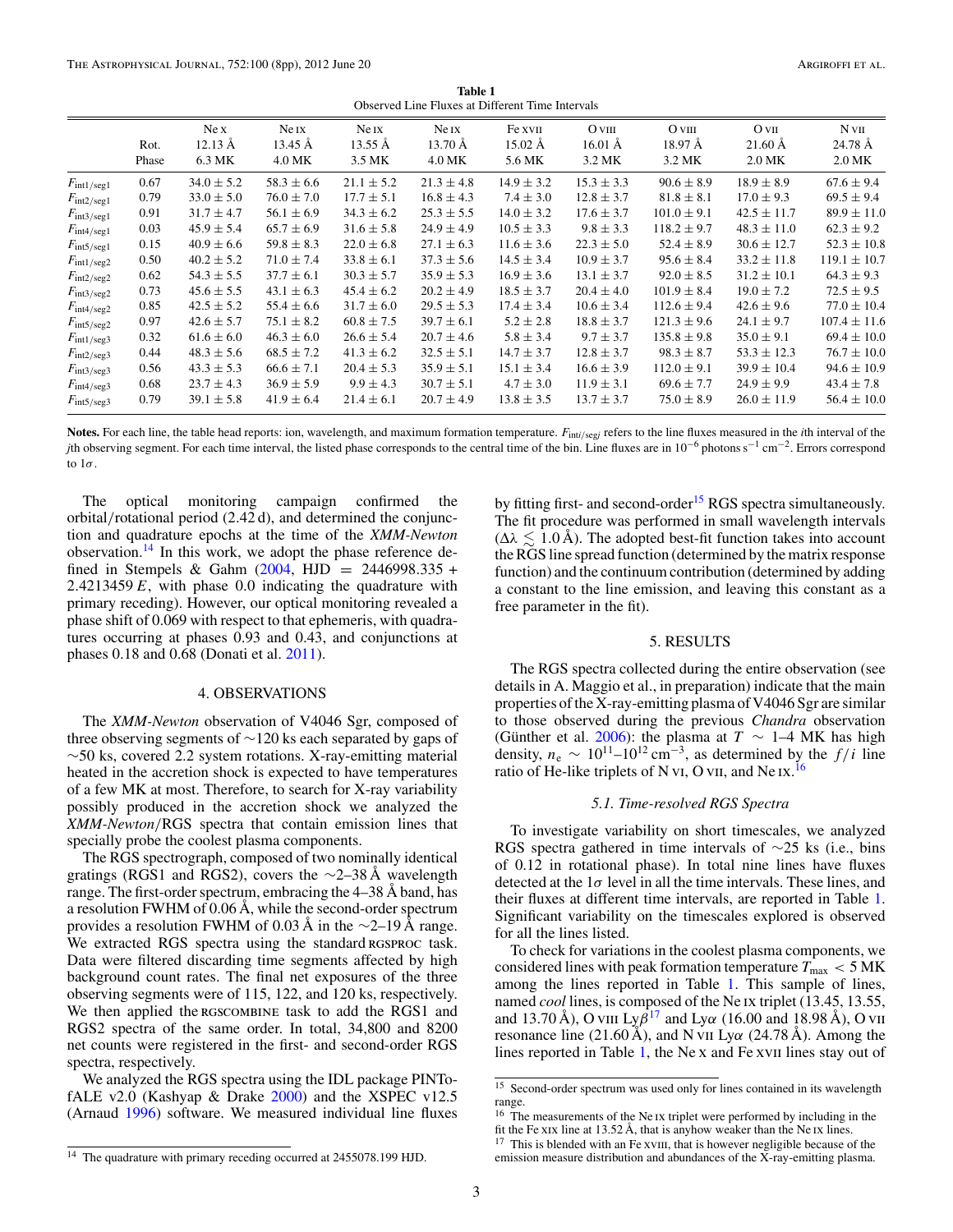<span id="page-3-0"></span>

**Figure 1.** Total flux of the cool line set vs. time. The set of cool lines is composed of the Ne ix triplet (13.45, 13.55, and 13.70 Å), O viii Ly*α* and Ly*β* (16.00 and 18.98 Å), O vii resonance line (21.60 Å), and N vii Ly*α* (24.78 Å). Horizontal error bars represent the time-bin width. The dotted line marks the best-fit sinusoidal function. Orbital*/*rotational phases are computed according to the ephemeris HJD = 2446998*.*335 +2*.*4213459 *E* defined in Stempels & Gahm [\(2004\)](#page-7-0). Vertical dashed lines (dark gray) indicate quadrature and conjunction epochs, with the corresponding schematic views of the system plotted above (white and gray circles represent the primary and secondary components, respectively). Time intervals adopted for extracting spectra corresponding to *low* and *high* phases are marked by the vertical bands (light blue and light red for the low and high phases, respectively).

(A color version of this figure is available in the online journal.)

| Table 2<br><b>Best-fit Parameters</b> |                                                        |                          |                       |                                       |                             |                          |
|---------------------------------------|--------------------------------------------------------|--------------------------|-----------------------|---------------------------------------|-----------------------------|--------------------------|
| Set Name                              | Line Set                                               | P <sup>a</sup><br>(days) | $A^{\rm b}$<br>$(\%)$ | $t_{\text{max}}^{\text{c}}$<br>(days) | $(\chi^2_{\text{red.1}})^d$ | $(\chi^2_{\rm red,2})^e$ |
| Cool lines                            | Ne $tx+O$ v $m+O$ v $m+N$ v $m$                        | $1.22 \pm 0.01$          | $23 \pm 2$            | $1.36 \pm 0.05$                       | 2.91                        | 8.93                     |
| Cool line subset                      | $O \, \text{VIII} + O \, \text{VII} + N \, \text{VII}$ | $1.21 \pm 0.02$          | $22 \pm 3$            | $1.35 \pm 0.06$                       | 2.31                        | 5.50                     |
| Cool line subset                      | $O$ v <sub>II</sub> +N v <sub>II</sub>                 | $1.22 \pm 0.03$          | $30 \pm 5$            | $1.30 \pm 0.05$                       | 0.65                        | 2.89                     |
| Cool line subset                      | Ne IX                                                  | $1.22 \pm 0.02$          | $25 \pm 4$            | $1.40 \pm 0.06$                       | 2.33                        | 5.12                     |
| Hot lines                             | $Ne$ x+ $Fe$ x $VII$                                   | $1.12 \pm 0.03$          | $14 \pm 5$            | $1.61 \pm 0.10$                       | 3.63                        | 3.46                     |

**Notes.**

<sup>a</sup> Period.

**b** Amplitude.

<sup>c</sup> First epoch of maximum flux after observation starts, since HJD 2455089.

<sup>d</sup> Reduced  $\chi^2$  obtained with a sinusoid as best-fit function (four free parameters).

<sup>e</sup> Reduced  $\chi^2$  obtained with a constant as best-fit function (one free parameter).

the *cool* line sample, because their  $T_{\text{max}}$  is higher than 5 MK. Therefore, their flux likely includes significant contributions from hot plasma. These two lines compose the *hot* line sample.

To maximize the signal-to-noise ratio of the coolest plasma emission, we added the measured fluxes of the cool lines for each time interval. This total line flux, plotted in Figure 1, is variable and the observed modulation is clearly linked to the stellar rotation: the flux is higher near phases 0.0 and 0.5, i.e., quadrature phases, and lower near phases 0.25 and 0.75, i.e., conjunction phases. To confirm this variability pattern, we fitted these observed flux variations with a sinusoid plus a constant. We left all the best-fit function parameters (period, phase, amplitude, and the additive constant) free to vary. We obtained a best-fit period of  $1.22 \pm 0.01$  d and an amplitude of  $23\% \pm 2\%$  with respect to the mean value (Table 2). The inferred period is exactly half the rotational period of the system. As guessed, maximum and minimum phases occur approximately at quadrature and conjunction, respectively. To check whether this observed modulation is effectively linked to the cool plasma emission, and not to a given line emission, we performed the same fit by separately considering the total flux obtained from different and independent cool line subsets. In all the cases

inspected (see Table 2), we found the same periodic variability (period, phase, amplitude).

We checked whether this modulation is present also in the emission of hotter plasma by applying the same fit procedure to the total flux of the hot lines, Ne x and Fe xvii. Fit results are reported in Table [2;](#page-4-0) in this case the periodic modulation is not detected. The observed variability is instead likely dominated by hot (coronal) plasma. Figure [2](#page-4-0) shows a comparison between Ne x+Fe xvII line variability with modulation observed for the cool lines. The detected X-ray rotational modulation is also not visible in the EPIC light curves (A. Maggio et al., in preparation), even considering only a soft band. The substantial continuum contribution mostly due to the highly variable hot plasma likely masks the rotationally modulated signal. Hence, we conclude that the observed X-ray line flux modulation is due to the highdensity, cool plasma component.

To understand the nature of the observed variability, we searched for variations in the average temperature by considering ratios of lines originating from the same element. All the ratios inspected display significant variability, but are not correlated among themselves, and are not related to the rotational phase. We also searched for variations in the plasma density,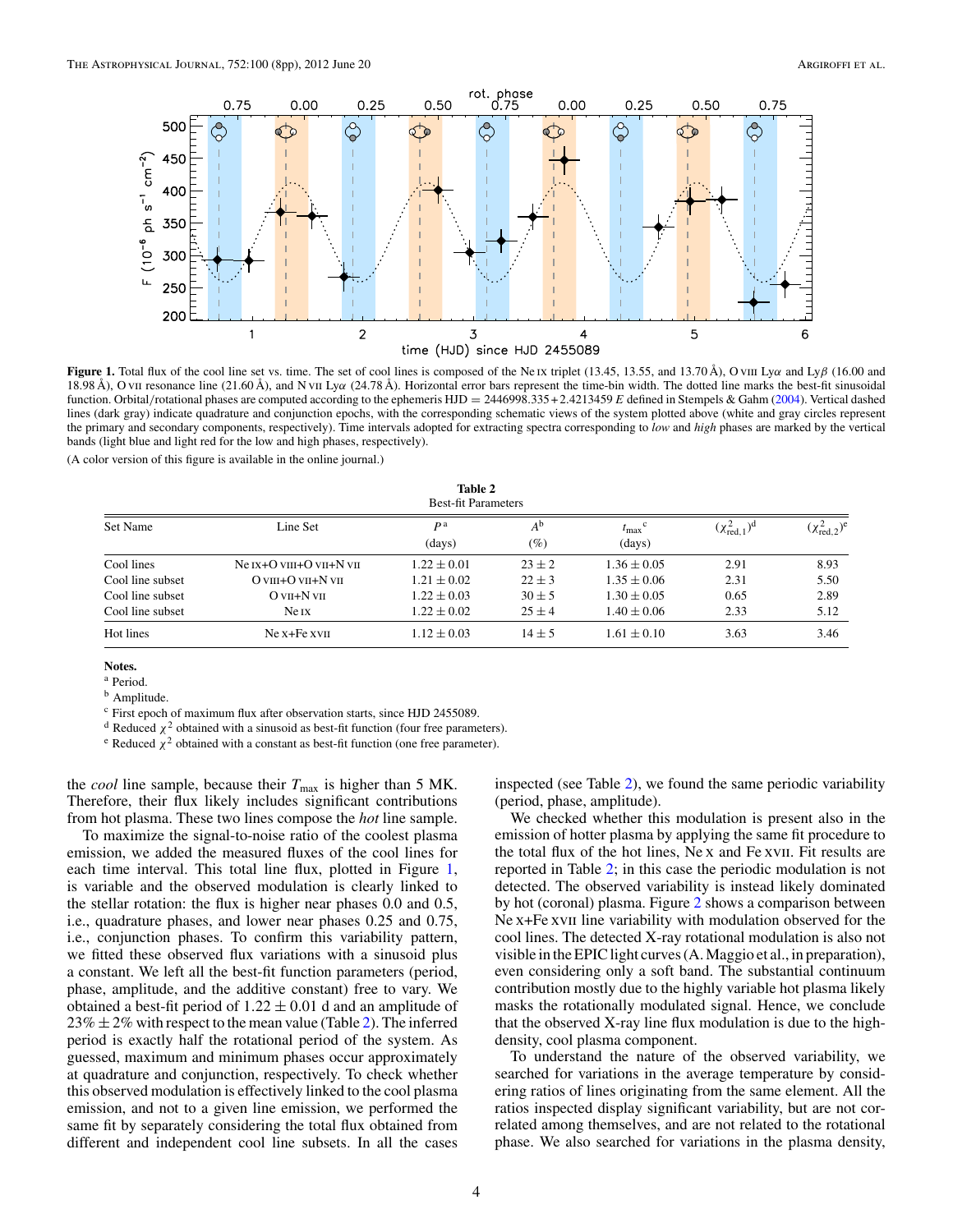<span id="page-4-0"></span>

**Figure 2.** Total flux of the hot line set vs. time. The set of hot lines is composed of the Ne x Ly*α* line at 12.13 Å and Fe xvii line at 15.02 Å. The dotted line marks a sinusoidal function with the same period, phase, and relative amplitude obtained from the best fit of the total flux of the cool line set. The hot lines do not show rotational modulation, unlike the cool lines, see Figure [1,](#page-3-0) suggesting that their variability is associated with coronal plasma variability.

**Table 3** Observed Line Fluxes at Different Phases

| Ion              | λ          | $T_{\rm max}$ | $F_{\text{Low}}$ | $F_{\rm High}$                                                                                        |  |  |
|------------------|------------|---------------|------------------|-------------------------------------------------------------------------------------------------------|--|--|
|                  | $\rm(\AA)$ | (MK)          |                  | $(10^{-6} \text{ photons s}^{-1} \text{ cm}^{-2})$ $(10^{-6} \text{ photons s}^{-1} \text{ cm}^{-2})$ |  |  |
| Ne X             | 10.24      | 6.3           | $5.9 \pm 1.3$    | $4.1 \pm 1.2$                                                                                         |  |  |
| Ne IX            | 11.55      | 4.0           | $4.1 \pm 1.6$    | $11.9 \pm 2.1$                                                                                        |  |  |
| Ne x             | 12.13      | 6.3           | $46.2 \pm 3.0$   | $50.6 \pm 3.0$                                                                                        |  |  |
| Fe xxI           | 12.28      | 10.0          | $4.3 \pm 1.6$    | $3.7 \pm 1.8$                                                                                         |  |  |
| Ne <sub>IX</sub> | 13.45      | 4.0           | $72.2 \pm 4.0$   | $75.3 \pm 3.9$                                                                                        |  |  |
| Fe xix           | 13.52      | 10.0          | $16.3 \pm 3.3$   | $9.4 \pm 3.3$                                                                                         |  |  |
| Ne IX            | 13.55      | 3.5           | $27.3 \pm 3.1$   | $49.4 \pm 3.5$                                                                                        |  |  |
| Ne IX            | 13.70      | 4.0           | $29.9 \pm 2.9$   | $41.7 \pm 3.1$                                                                                        |  |  |
| Fe xvIII         | 14.20      | 7.9           | $5.1 \pm 1.6$    | $3.8 \pm 1.5$                                                                                         |  |  |
| Fe xvII          | 15.02      | 5.6           | $13.6 \pm 1.8$   | $14.3 \pm 1.9$                                                                                        |  |  |
| $O$ VIII         | 15.18      | 3.2           | $4.3 \pm 1.7$    | $7.9 \pm 1.8$                                                                                         |  |  |
| $O$ VIII         | 16.01      | 3.2           | $19.5 \pm 2.1$   | $16.2 \pm 2.0$                                                                                        |  |  |
| Fe xvII          | 16.78      | 5.0           | $11.4 \pm 2.1$   | $10.3 \pm 1.9$                                                                                        |  |  |
| Fe xvII          | 17.05      | 5.0           | $12.7 \pm 2.4$   | $14.1 \pm 2.4$                                                                                        |  |  |
| Fe xvii          | 17.10      | 5.0           | $5.8 \pm 2.6$    | $8.9 \pm 2.6$                                                                                         |  |  |
| $O$ VIII         | 18.97      | 3.2           | $90.5 \pm 4.7$   | $113.9 \pm 4.8$                                                                                       |  |  |
| N vII            | 20.91      | 2.2           | $11.0 \pm 3.1$   | $7.0 \pm 2.9$                                                                                         |  |  |
| O VII            | 21.60      | 2.0           | $24.8 \pm 4.0$   | $46.0 \pm 6.1$                                                                                        |  |  |
| $O$ VII          | 21.81      | 2.0           | $17.3 \pm 5.9$   | $24.4 \pm 6.3$                                                                                        |  |  |
| O VII            | 22.10      | 2.0           | $12.2 \pm 3.9$   | $10.3 \pm 3.3$                                                                                        |  |  |
| N VII            | 24.78      | 2.0           | $72.0 \pm 5.4$   | $106.6 \pm 6.0$                                                                                       |  |  |
| N vi             | 28.79      | 1.6           | $25.0 \pm 4.5$   | $17.9 \pm 4.5$                                                                                        |  |  |
| N vi             | 29.08      | 1.3           | $12.7 \pm 4.1$   | $7.5 \pm 3.9$                                                                                         |  |  |
| C <sub>VI</sub>  | 33.73      | 1.6           | $25.3 \pm 5.2$   | $35.6 \pm 5.7$                                                                                        |  |  |

**Notes.** Line fluxes measured during the *high* and *low* phases are listed. Flux errors correspond to 1*σ*.

probed by the *f/i* ratio of the Ne ix triplet. This line ratio is approximately constant  $(f/i \approx 1$ , indicating  $n_e \approx 10^{12}$  cm<sup>-3</sup>) during the entire observation, except for a lower value measured during the third interval of the second segment ( $f/i = 0.45 \pm$ 0.13, corresponding to  $n = (5.2^{+2.0}_{-1.3}) \times 10^{12}$  cm<sup>-3</sup>), and a higher value observed during the fourth interval of the third segment  $(f/i = 3^{+2.5}_{-1.1}$ , corresponding to  $n < 4 \times 10^{11}$  cm<sup>-3</sup>). These variations appear to be associated with episodic events, like clumpy accretion flows, and not with a rotational modulation effect.

### *5.2. RGS Spectra at Different Phases*

The total flux of the cool lines from V4046 Sgr displayed variations in time linked to the stellar rotation. To investigate

**Table 4** Line Flux Ratios at Different Phases

| Line Flux Ratio                                         | $R_{\text{Low}}$    | $R_{\rm High}$      |
|---------------------------------------------------------|---------------------|---------------------|
| Ne IX $(13.45 \text{ Å})/$ Ne IX $(11.55 \text{ Å})$    | $18^{+11}_{-5}$     | $6.4^{+1.4}_{-1.0}$ |
| O VIII L $\alpha$ (18.97 Å)/O VIII Ly $\beta$ (16.01 Å) | $4.6^{+0.6}_{-0.5}$ | $7.0^{+1.1}_{-0.8}$ |
| N VII L $\alpha$ (24.78 Å)/N VII Ly $\beta$ (20.91 Å)   | $6.5^{+2.6}_{-1.5}$ | $15^{+11}_{-5}$     |

**Note.** Ratio errors correspond to the 68% confidence level.

the differences in the X-ray-emitting plasma corresponding to epochs of low and high fluxes of the cool lines, we added RGS data collected at the same phases with respect to the X-ray rotational modulation. We extracted two RGS spectra obtained by adding all the events registered during time intervals centered on maximum and minimum times, with duration of one-fourth of the observed X-ray period (integration time intervals are shown in Figure [1\)](#page-3-0). The two resulting *low* and *high* spectra, whose exposure times are 84 and 94 ks, respectively, are shown in Figure [3,](#page-5-0) while the measured line fluxes, detected at the 1*σ* level in the two spectra, are listed in Table 3.

We searched for differences in the *low* and *high* spectra to investigate how the emitting plasma properties vary between these two phases. The two spectra display significantly different photon flux ratios of N vII, O vIII, and Ne IX lines, as reported in Table 4. In principle, these line ratios may vary due to changes of absorption, plasma temperature, or source optical depth. In Figure [4,](#page-5-0) we plot the measured line ratios together with the values predicted in the optically thin regime for different temperatures and different hydrogen column densities, *N*H.

Absorption can change line ratios because, on average, lines at longer wavelengths suffer larger attenuation for increasing  $N_{\text{H}}$ . The two N v<sub>II</sub> lines considered here are an exception, because the absorption cross-section of the interstellar medium has the oxygen K-shell edge (23.3 Å, e.g., Wilms et al. [2000\)](#page-7-0) located between their wavelengths, making the longer wavelength line, the Ly*α* (24.78 Å), slightly less absorbed than the Ly*β* (20.91 Å). The two lines however suffer very similar absorption, making the absorption effect of little relevance in the case of the N vii Ly*α/*Ly*β* ratio (as can be seen from the upper panel of Figure [4,](#page-5-0) where the curves predicted for different  $N_{\rm H}$ are very similar). Therefore, any change in this line ratio, as that observed, is hardly explained in terms of  $N_H$  variability.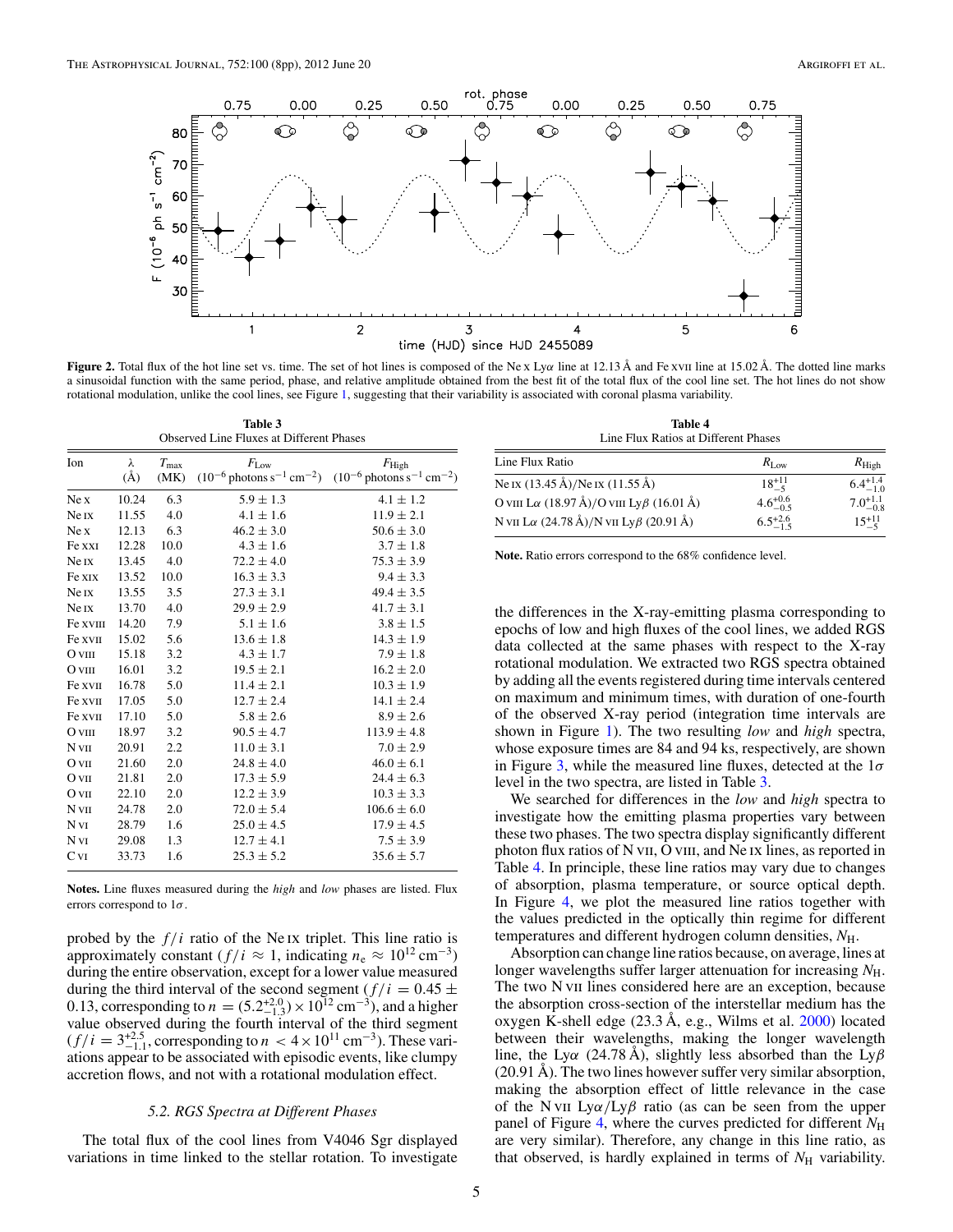<span id="page-5-0"></span>

**Figure 3.** RGS spectra corresponding to minimum (*low*) and maximum (*high*) phases, corresponding to exposure times of 84 and 94 ks, respectively. For clarity reasons the two spectra are slightly smoothed, and the spectrum of the high-flux phase is shifted toward longer wavelengths by 0*.*1 Å. (A color version of this figure is available in the online journal.)



**Figure 4.** Ly*α* to Ly*β* photon flux ratio for the N vii and O viii H-like ions and 13*.*45 Å to 11*.*55 Å for the Ne ix He-like ion vs. plasma temperature. Horizontal bands indicate values measured during *high* (red) and *low* (blue) phases. Black, dark gray, and light gray lines represent predicted values for different absorptions  $N_{\rm H}$ , with labels reporting the corresponding log  $N_{\rm H}$  value, and with thicker lines marking curve portions compatible with the observed ratios.

(A color version of this figure is available in the online journal.)

Instead, an  $N_H$  decrease from the *low* to the *high* state might explain the variation of the O viii line ratios, but an opposite  $N_{\rm H}$  variation should be invoked to justify the Ne IX variability (middle and lower panels of Figure 4). All these findings indicate that the hydrogen column density toward the source appears to be unchanged, and that the line ratio variability is produced by a different mechanism. This conclusion is supported by the similar fluxes between *low* and *high* spectra measured for the two lines at long wavelengths (N vi at 28.8 Å and C vi at 33.7 Å), the most affected by absorption, and it is also confirmed by the fully-fledged analysis of the EPIC data presented in A. Maggio et al. (in preparation), where  $N<sub>H</sub>$  is found to vary by only a factor two over the whole observation around a mean value of  $3 \times 10^{20}$  cm<sup>-2</sup> (i.e., log  $N_{\rm H} = 20.5$ ).

The three ratios explored depend also on temperature, because of the different energy of the upper levels of the two electronic transitions considered in each ratio. In this respect, the three ratios do not vary consistently. In fact, a temperature decrease from the *low* state to the *high* state could explain the increasing N v<sub>II</sub> and O v<sub>III</sub> line ratios, but not the variation in Ne IX lines. The derivation of the plasma model (see A. Maggio et al., in preparation) is beyond the scope of this work, but we anticipate here that the emission measure distribution does not appear to vary enough between the two phases to justify the observed variations of the line ratios. Moreover, the average plasma temperature (log *T* ~ 6.6–6.7), together with the measured  $N_{\text{H}}$ , indicates that, in some phases, line ratios are not compatible with the optically thin limit, irrespective of the nature of their variability.

Optical depth effects can change line ratios because each line optical depth is directly proportional to the oscillator strength of the transition (Acton [1978\)](#page-6-0). Therefore, if optically thin emission does not apply, transitions with very different oscillator strength may suffer different attenuation*/*enhancement, with stronger effects occurring in lines with higher oscillator strengths. In the ratios inspected, the lines with higher oscillator strength are the Ly $\alpha$  line of N v<sub>II</sub> and O v<sub>III</sub>, and the 13.45 Å line of Ne<sub>IX</sub> (e.g., Testa et al. [2007\)](#page-7-0). Non-negligible optical depth is expected in strong X-ray resonance lines produced from shock-heated plasma in CTTSs (Argiroffi et al. [2009\)](#page-6-0). The observed variable ratios might indicate that some lines are affected by a changing optical depth. Since the expected attenuation*/*enhancement with respect to optically thin emission depends on the source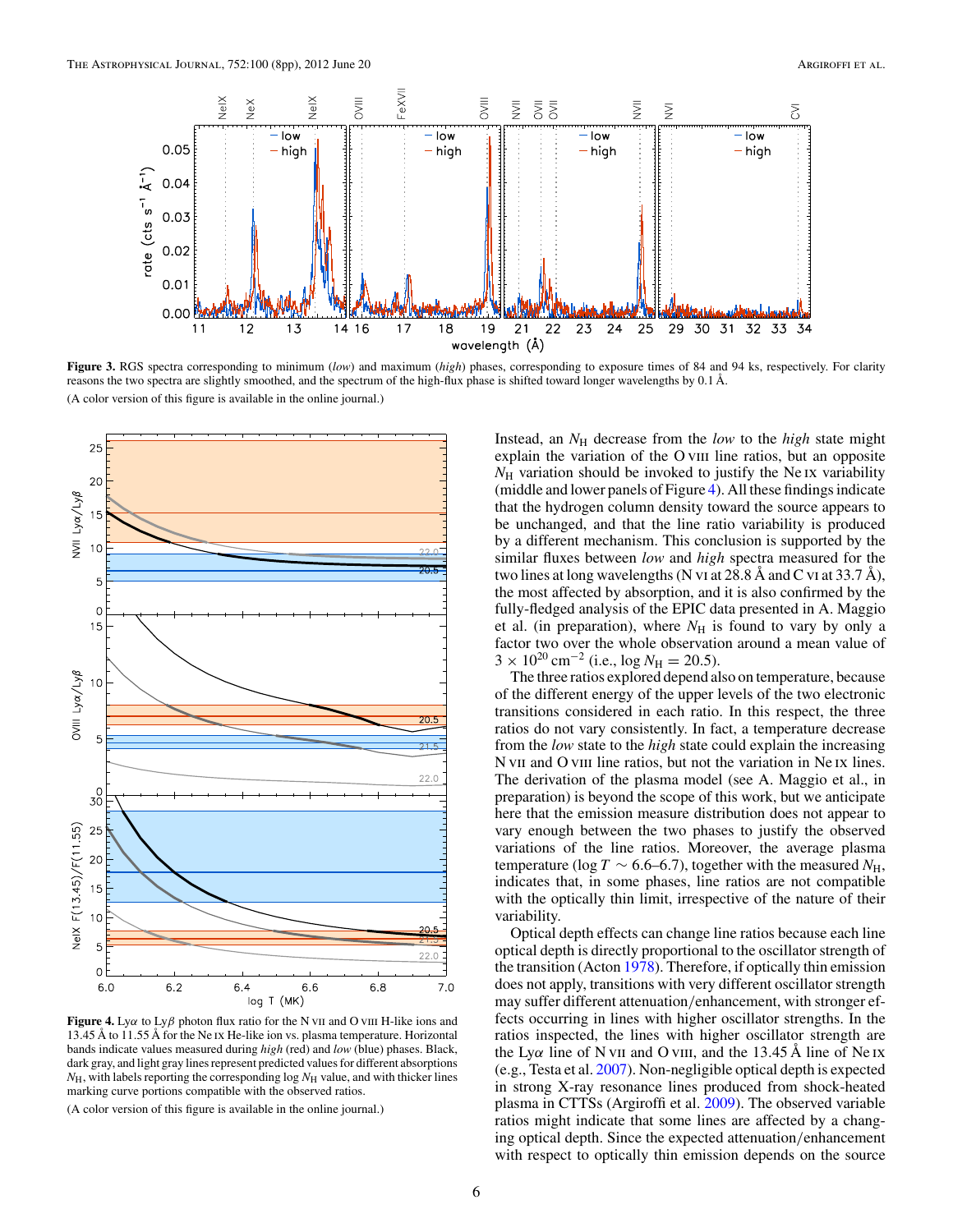<span id="page-6-0"></span>geometry and viewing angle, stellar rotation can produce periodic changes in the line opacity, and hence in the observed ratios. However, once again the three ratios do not vary in the same direction, with N vII and O vIII ratios being higher in the *high* state, whereas the ratio of the slightly hotter Ne ix lines is higher in the *low* phase. This is evident from Table [4](#page-4-0) and Figure [4.](#page-5-0)

In summary, we stress the significant variations observed in line ratios between *low* and *high* phases. The origin of these variations remains unclear. If these variations were due to changes in plasma temperature or absorption, a coherent behavior would be expected for the three ratios, and this is not the case. Opacity effects instead can operate in a more complex way, provoking both line enhancements or reductions, depending on the source geometry and viewing angle. This hypothesis is therefore the most intriguing, especially considering that in some phases line ratios are discrepant from the value expected in the optically thin limit.

### 6. DISCUSSION

The main result of the time-resolved spectral analysis of the X-ray-emitting plasma from V4046 Sgr (Section [5\)](#page-2-0) is that the high-density plasma component at 3–4 MK is rotationally modulated with a period of half the system orbital period, with maximum and minimum phases occurring at quadrature and conjunction epochs, respectively. The observed X-ray rotational modulation indicates that this high-density plasma component is not symmetrically distributed with respect to the stellar rotational axes. We also found that strong emission lines from this plasma component provide some indications of nonnegligible optical depth effects, and that the periodic modulation appears to be associated with variations in the source optical depth, as evidenced by the significant variations in line ratios sensitive to optical depth observed between *low* and *high* phases.

The strongest X-ray emission lines, produced by shockheated material in CTTSs, are expected to have non-negligible optical depth due to the high density and typical size of the postshock region (Argiroffi et al. 2009). Moreover, the optical depth should vary if the viewing geometry of the post-shock region changes.

Hints of non-negligible optical depth observed in the strongest X-ray lines of V4046 Sgr indicate that the high-density plasma is mostly concentrated in a compact portion of the stellar surface, as predicted for the post-shock material. Moreover, the variability of the optical depth can be naturally explained with the changing viewing geometry of the volume occupied by the high-density plasma during stellar rotation. This scenario requires plasma confinement by the stellar magnetic fields.

We observed an X-ray period of half the system orbital period, as already observed for accretion indicators (e.g., Vrba et al. [1993;](#page-7-0) Kurosawa et al. [2005\)](#page-7-0) and X-ray emission (Flaccomio et al. 2005) from some CTTSs. That could be explained, in the case of V4046 Sgr, by different scenarios. If the X-ray-emitting plasma is located in only one of the two system components, then a period of half the rotational period is observed when there are two accretion-shock regions on the stellar surface at opposite longitudes, or there is only one accretion-shock region and the maximum X-ray flux is observed when the base of the accretion stream is viewed sideways (Argiroffi et al. 2011, a configuration that occurs twice in one stellar rotation).

Considering the system symmetry and the accretion geometry previously suggested by Stempels & Gahm [\(2004\)](#page-7-0), it is conceivable that both components possess similar amounts of high-density cool plasma. In this scenario, the half-period can be naturally explained assuming that the location on each stellar surface of this plasma, compact and not azimuthally symmetric with respect to each stellar rotation axis, is symmetric for 180<sup>○</sup> rotations with respect to the binary rotation axis.

The simultaneous optical monitoring campaign indicated that the two components have similar accretion rates, validating the assumption that the two components possess similar amounts of high-density plasma. However, the optical accretion spots, probed by Ca II IRT, did not show rotational modulation (Donati et al. 2011). Therefore, accretion regions emitting Ca ii should be symmetrically distributed with respect to the stellar poles. This scenario, different from that obtained from the X-ray data, could be reconciled considering that X-rays are likely produced only by a fraction of the entire accretion-shock region (Sacco et al. [2010\)](#page-7-0).

In conclusion, our *XMM-Newton/*RGS data of the V4046 Sgr close binary system have shown for the first time the rotational modulation of X-ray lines characteristic of a cool, high-density plasma corotating with the stars. This strongly support the accretion-driven X-ray emission scenario, in which the highdensity cool plasma of CTTSs is material heated in the accretion shock. It moreover suggests that the accretion flow is channeled by magnetic field lines anchored on the stars, along small magnetic tubes. This is consistent with the general framework of magnetic accretion, but brings new insights into the accretion mechanism in close binary systems of CTTSs.

This work is based on observations obtained with *XMM-Newton*, an ESA science mission with instruments and contributions directly funded by ESA Member States and NASA. C.A., A.M., and F.D. acknowledge financial contribution from the agreement ASI-INAF I*/*009*/*10*/*0. J.K.'s research on accreting young stars near Earth is supported by National Science Foundation grant AST-1108950 to RIT.

#### REFERENCES

- Acton, L. W. 1978, [ApJ,](http://dx.doi.org/10.1086/156575) [225, 1069](http://adsabs.harvard.edu/abs/1978ApJ...225.1069A)
- Argiroffi, C., Flaccomio, E., Bouvier, J., et al. 2011, [A&A,](http://dx.doi.org/10.1051/0004-6361/201016321) [530, A1](http://adsabs.harvard.edu/abs/2011A&A...530A...1A)
- Argiroffi, C., Maggio, A., & Peres, G. 2007, [A&A,](http://dx.doi.org/10.1051/0004-6361:20067016) [465, L5](http://adsabs.harvard.edu/abs/2007A&A...465L...5A)
- Argiroffi, C., Maggio, A., Peres, G., et al. 2009, [A&A,](http://dx.doi.org/10.1051/0004-6361/200912792) [507, 939](http://adsabs.harvard.edu/abs/2009A&A...507..939A)
- Arnaud, K. A. 1996, in ASP Conf. Ser. 101, Astronomical Data Analysis Software and Systems V, ed. G. H. Jacoby & J. Barnes (San Francisco, CA: ASP), [17](http://adsabs.harvard.edu/abs/1996ASPC..101...17A)
- Bouvier, J., Alencar, S. H. P., Harries, T. J., Johns-Krull, C. M., & Romanova, M. M. 2007, Protostars and Planets V (Tucson, AZ: Univ. Arizona Press), [479](http://adsabs.harvard.edu/abs/2007prpl.conf..479B)
- Bouvier, J., Cabrit, S., Fernandez, M., Martin, E. L., & Matthews, J. M. 1993, A&A, [272, 176](http://adsabs.harvard.edu/abs/1993A&A...272..176B)
- Brickhouse, N. S., Cranmer, S. R., Dupree, A. K., Luna, G. J. M., & Wolk, S. 2010, [ApJ,](http://dx.doi.org/10.1088/0004-637X/710/2/1835) [710, 1835](http://adsabs.harvard.edu/abs/2010ApJ...710.1835B)
- Curran, R. L., Argiroffi, C., Sacco, G. G., et al. 2011, [A&A,](http://dx.doi.org/10.1051/0004-6361/201015522) [526, A104](http://adsabs.harvard.edu/abs/2011A&A...526A.104C)
- de Val-Borro, M., Gahm, G. F., Stempels, H. C., & Pepliński, A. 2011, *MNRAS*, [413, 2679](http://adsabs.harvard.edu/abs/2011MNRAS.413.2679D)
- Donati, J.-F., Gregory, S. G., Montmerle, T., et al. 2011, [MNRAS,](http://dx.doi.org/10.1111/j.1365-2966.2011.19366.x) [417, 1747](http://adsabs.harvard.edu/abs/2011MNRAS.417.1747D)
- Donati, J.-F., Skell, M. B., Bouvier, J., et al. 2010, [MNRAS,](http://dx.doi.org/10.1111/j.1365-2966.2010.17409.x) [409, 1347](http://adsabs.harvard.edu/abs/2010MNRAS.409.1347D)
- Drake, J. J., Testa, P., & Hartmann, L. 2005, [ApJ,](http://dx.doi.org/10.1086/432468) [627, L149](http://adsabs.harvard.edu/abs/2005ApJ...627L.149D)
- Dupree, A. K., Brickhouse, N. S., Cranmer, S. R., et al. 2012, [ApJ,](http://dx.doi.org/10.1088/0004-637X/750/1/73) [750, 73](http://adsabs.harvard.edu/abs/2012ApJ...750...73D)
- Ercolano, B., Drake, J. J., Raymond, J. C., & Clarke, C. C. 2008, [ApJ,](http://dx.doi.org/10.1086/590490) [688,](http://adsabs.harvard.edu/abs/2008ApJ...688..398E) [398](http://adsabs.harvard.edu/abs/2008ApJ...688..398E)
- Favata, F., & Micela, G. 2003, [Space Sci. Rev.,](http://dx.doi.org/10.1023/B:SPAC.0000007491.80144.21) [108, 577](http://adsabs.harvard.edu/abs/2003SSRv..108..577F)
- Feigelson, E. D., & Montmerle, T. 1999, [ARA&A,](http://dx.doi.org/10.1146/annurev.astro.37.1.363) [37, 363](http://adsabs.harvard.edu/abs/1999ARA&A..37..363F)
- Flaccomio, E., Micela, G., Sciortino, S., et al. 2005, [ApJS,](http://dx.doi.org/10.1086/432419) [160, 450](http://adsabs.harvard.edu/abs/2005ApJS..160..450F)
- Gorti, U., & Hollenbach, D. 2009, [ApJ,](http://dx.doi.org/10.1088/0004-637X/690/2/1539) [690, 1539](http://adsabs.harvard.edu/abs/2009ApJ...690.1539G)
- Güdel, M., & Nazé, Y. 2009, [A&AR,](http://dx.doi.org/10.1007/s00159-009-0022-4) [17, 309](http://adsabs.harvard.edu/abs/2009A&ARv..17..309G)
- Güdel, M., Skinner, S. L., Mel'Nikov, S. Y., et al. 2007, [A&A,](http://dx.doi.org/10.1051/0004-6361:20066318) [468, 529](http://adsabs.harvard.edu/abs/2007A&A...468..529G)
- Güdel, M., & Telleschi, A. 2007, [A&A,](http://dx.doi.org/10.1051/0004-6361:20078143) [474, L25](http://adsabs.harvard.edu/abs/2007A&A...474L..25G)
- Gullbring, E. 1994, A&A, [287, 131](http://adsabs.harvard.edu/abs/1994A&A...287..131G)